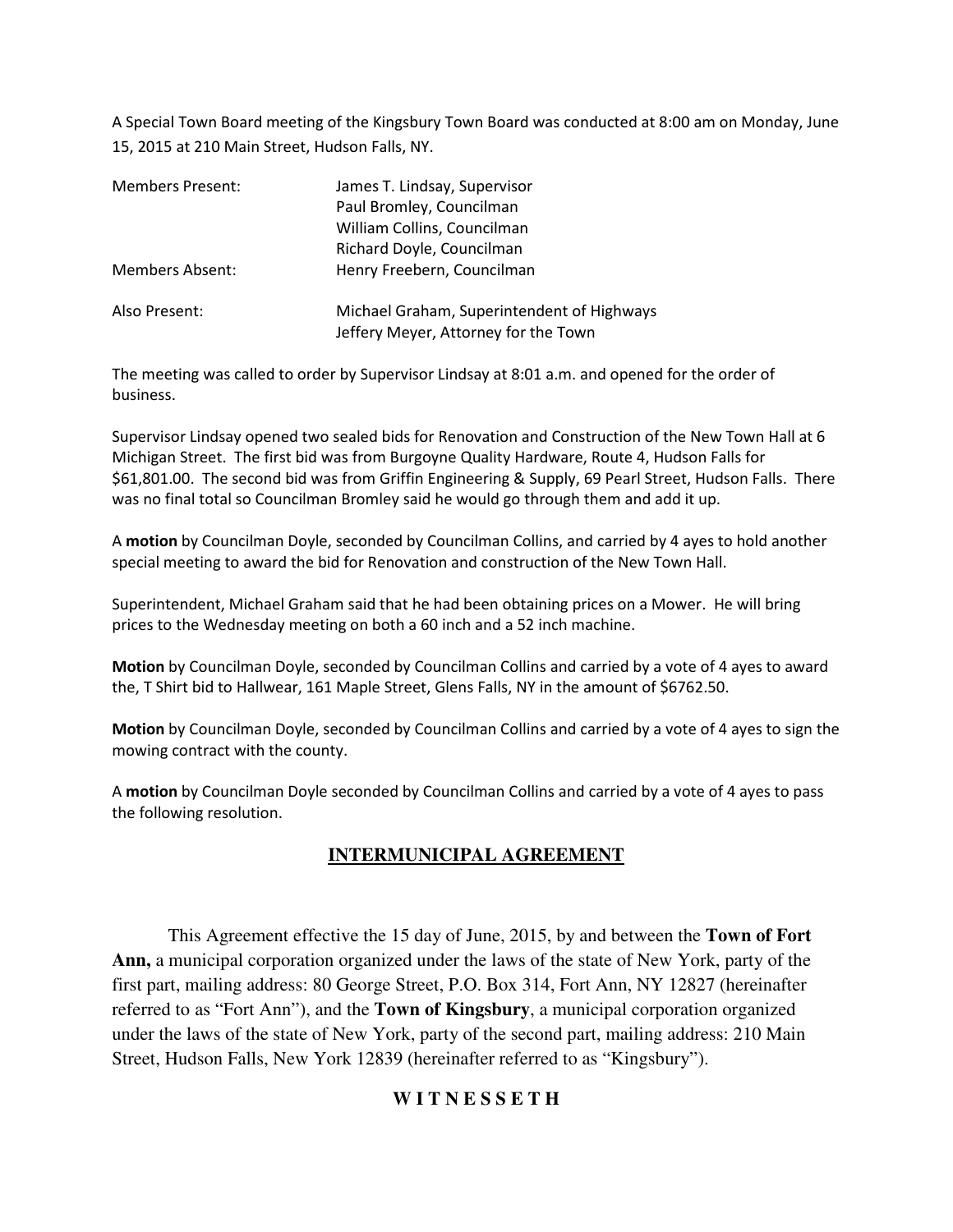WHEREAS, Fort Ann and Kingsbury have both individually hired the same Dog Control Officer for their respective municipalities, to-wit: Todd Humiston;

 WHEREAS, to perform the duties of Dog Control Officer (hereinafter referred to as "Officer") needs certain equipment in order to perform his duties as Officer, namely a vehicle to transport animals during the course of his employment with the respective municipalities; and

 WHEREAS, Kingsbury has a White Cargo Van (hereinafter referred to as "Van") that the Officer uses during his course of employment to provide Dog Control Services to the Town of Kingsbury; and

 WHEREAS, Kingsbury currently maintains and services the Van, provides for insurance for the Van and houses the Van when necessary; and

WHEREAS, Fort Ann, the neighboring municipality, desires to share the use of the Van with Kingsbury for the Officer to use while working under official town business in the Town of Fort Ann; and

WHEREAS, Kingsbury desires to allow the Officer to use the Van while he is employed and operating under both his scope of the employment for both Kingsbury and Fort Ann; and

WHEREAS, both municipalities, Fort Ann and Kingsbury, feel they would benefit from this shared agreement to cut down costs for their respective tax payers and work together with neighboring municipalities for Dog Control in the respective Towns.

NOW, THEREFORE, in consideration of the mutual covenants, promises and agreements contained herein, Fort Ann and Kingsbury do hereby agree as follows:

1. TERM OF AGREEMENT: The term of this agreement shall be from June 15, 2015 through December 31, 2015 and shall automatically renew for the following year unless either party terminates in writing and provides written notices as per this agreement.

2. CHARGES FOR USE OF VEHCILE AND EQUIPMENT: Fort Ann shall pay Kingsbury the sum of \$0.575 per mile for any miles spent by the Dog Control Officer under his official duties in the Town of Fort Ann. These payment shall be submitted from the Town of Fort Ann to the Town of Kingsbury quarterly (i.e. April, July, October and January of each year of this agreement). This rate may fluctuate each year and shall follow the New York State Office of the State Comptroller's Travel Mileage Rate for Personal Vehicle Standard Rate, unless otherwise agreed upon by the parties, in writing.

3. LOG FOR MILES SPENT: The Dog Control Officer shall be afforded with the responsibility of keeping track of his mileage while performing his duties as Dog Control Officer in the Town of Fort Ann and shall submit his mileage to the Town of Fort Ann Town Clerk before the end of each quarter for calculation of payment to the Town of Kingsbury.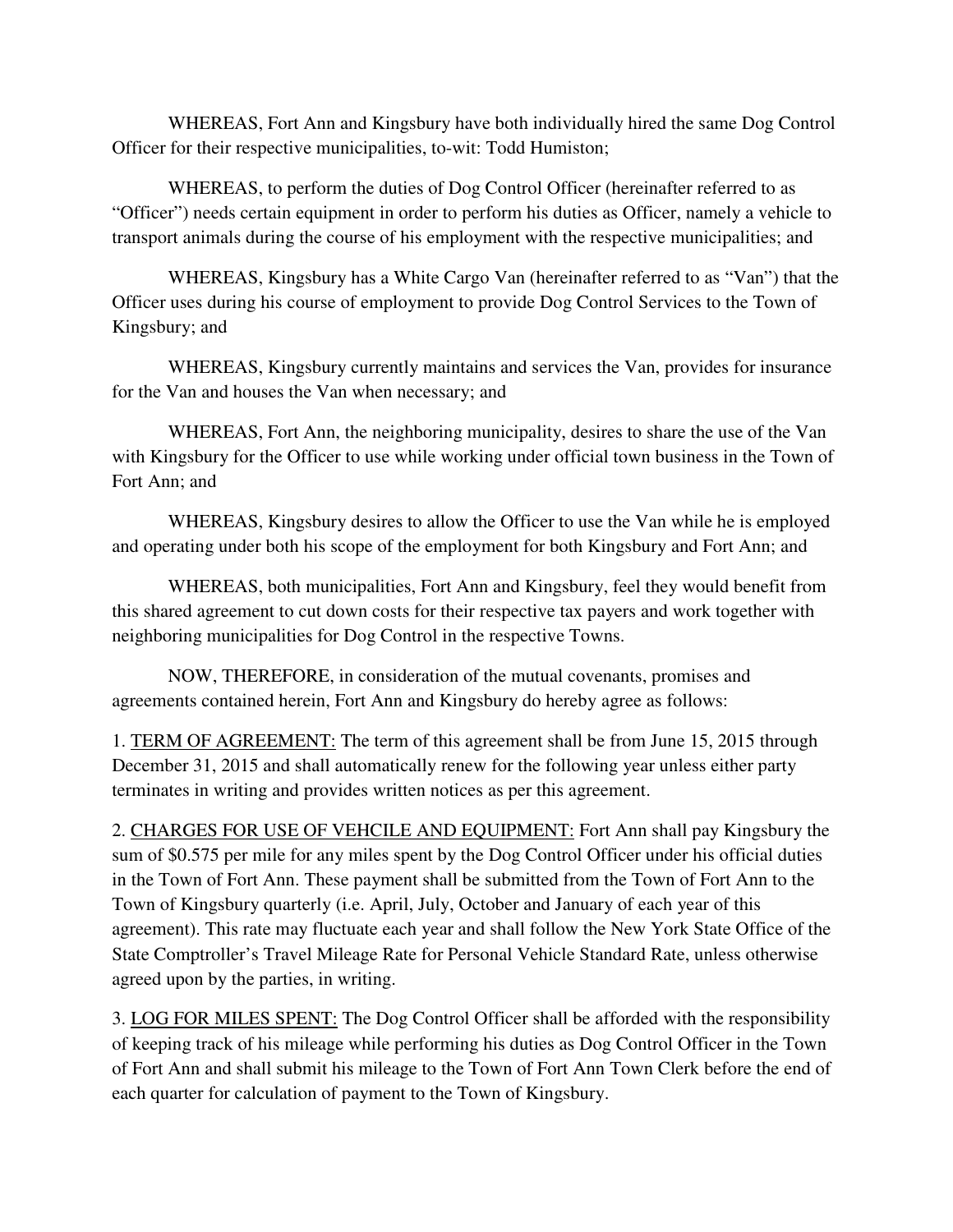4. TOWN'S RIGHT TO TERMINATE: Either Fort Ann or Kingsbury shall have the right to cease performing or terminate this agreement if the other Town refuses to comply with all applicable laws or ordinances or is guilty of a substantial violation of any provision of this contract. The Town, without prejudice to any other rights or remedy it may have, may by seven (7) days written notice to the other Town, terminate this Agreement.

5. MAINTENANE OF THE VEHCILE: The Town of Kingsbury shall be responsible for the maintenance of the Van, including but not limited to oil changes, general routine maintenance and repairs.

6. INSURANCE: The Town of Kingsbury shall be solely responsible for keeping the vehicle insured in accordance with the requirements of the New York State Vehicle and Traffic Law through the term of this Agreement with respect to any vehicle which may be subject to this agreement. The Town of Kingsbury shall maintain Vehicle Liability Insurance on the Van and shall name the Town of Fort Ann as additional insured. The Town of Fort Ann shall name the Town of Kingsbury on their general liability insurance policy.

Proof of insurance shall be provided to the Town Clerk of the other Town upon the signing of this agreement. Both Towns shall be responsible to renew such policy each and every year this agreement is in effect and shall continue to provide copies of renewals to the other Town immediately upon receipt of same.

7. INDEMNIFICATION: The Town of Fort Ann agrees to defend, indemnify and save the Town of Kingsbury, its officers, agents and employees, harmless from any and all liability imposed on the Town of Fort Ann, its officers, agents and/or employees arising from the negligence, active or passive, of acts arising while the Dog Control Officer is acting under his scope of employment and using the Van to perform official business for the Town of Fort Ann.

The Town of Kingsbury agrees to defend, indemnify and save the Town of Fort Ann, its officers, agents and employees, harmless from any and all liability imposed on the Town of Kingsbury, its officers, agents and/or employees arising from the negligence, active or passive, of acts arising while the Dog Control Officer is acting under his scope of employment and using the Van to perform official business for the Town of Kingsbury.

8. NOTICES: Any and all notices required hereunder shall be addressed as follows, or to such other address as may hereafter be designated as follows, or to such other address as may hereafter be designated in writing be either party hereto:

| TO TOWN OF       | Town of Fort Ann                  |
|------------------|-----------------------------------|
| <b>FORT ANN:</b> | <b>Attention: Town Supervisor</b> |
|                  | 80 George Street                  |
|                  | P.O. Box 314                      |
|                  | Fort Ann, NY 12827                |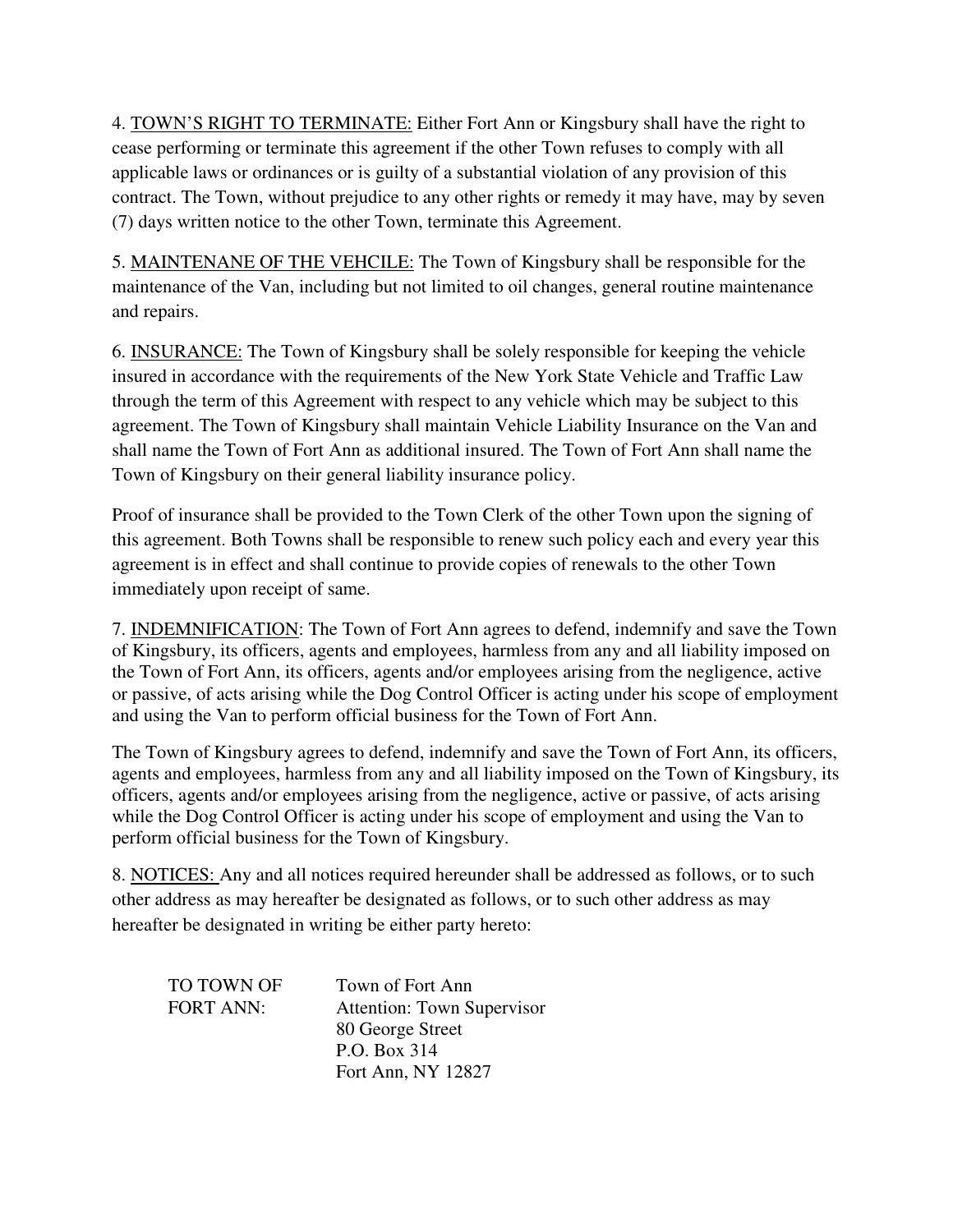| TO TOWN OF | Town of Kingsbury                 |
|------------|-----------------------------------|
| KINGSBURY: | <b>Attention: Town Supervisor</b> |
|            | 210 Main Street                   |
|            | Hudson Falls, New York 12839      |

9. WAIVER: No waiver or any breach of any condition of the Agreement shall be binding unless in writing and signed by the party waiving said breach. No such waiver shall in any way affect any other term or condition of this Agreement or constitute a cause or excuse for a repetition of such or any other breach unless the waiver shall include the same.

10. AMENDMENTS: This Agreement constitutes the complete understanding of the parties. No amendment of any provisions thereof shall be valid unless in writing and signed by both parties.

11. GOVERNING LAW: This Agreement is governed by the laws of the state of New York.

IN WITNESS WHEREOF, the Town of Fort Ann has caused its corporate seal to be affixed hereto and these presents to be signed by Darlene Dumas, its Supervisor, duly authorized to do so, and to be attested to by Barbara Winchell, Town Clerk of the Town of Fort Ann, and the Town of Fort Ann has caused its corporate seal to be affixed hereto and these presents to be signed by James T. Lindsay, its Supervisor, duly authorized to do so, and the, and to be attested to Cynthia Bardin, Town Clerk for the Town of Kingsbury, have signed this agreement the day and year below written.

By: By: Barbara Winchell, Town Clerk Cynthia Bardin, Town Clerk Dated: \_\_\_\_\_\_\_\_\_\_\_\_\_\_\_\_\_\_\_\_\_\_ Dated:\_\_\_\_\_\_\_\_\_\_\_\_\_\_\_\_\_\_\_\_\_\_\_\_

### **TOWN OF FORT ANN TOWN OF KINGSBURY**

By: By:

 $\overline{\phantom{a}}$  , and the contract of the contract of the contract of the contract of the contract of the contract of the contract of the contract of the contract of the contract of the contract of the contract of the contrac

Darlene Dumas, Supervisor James T. Lindsay, Supervisor Dated: \_\_\_\_\_\_\_\_\_\_\_\_\_\_\_\_\_\_\_\_\_ Dated: \_\_\_\_\_\_\_\_\_\_\_\_\_\_\_\_\_\_\_\_\_\_\_\_

Attest: Attest:

#### **TOWN BOARD OF THE TOWN OF KINGSBURY**

#### **COUNTY OF WASHINGTON, STATE OF NEW YORK**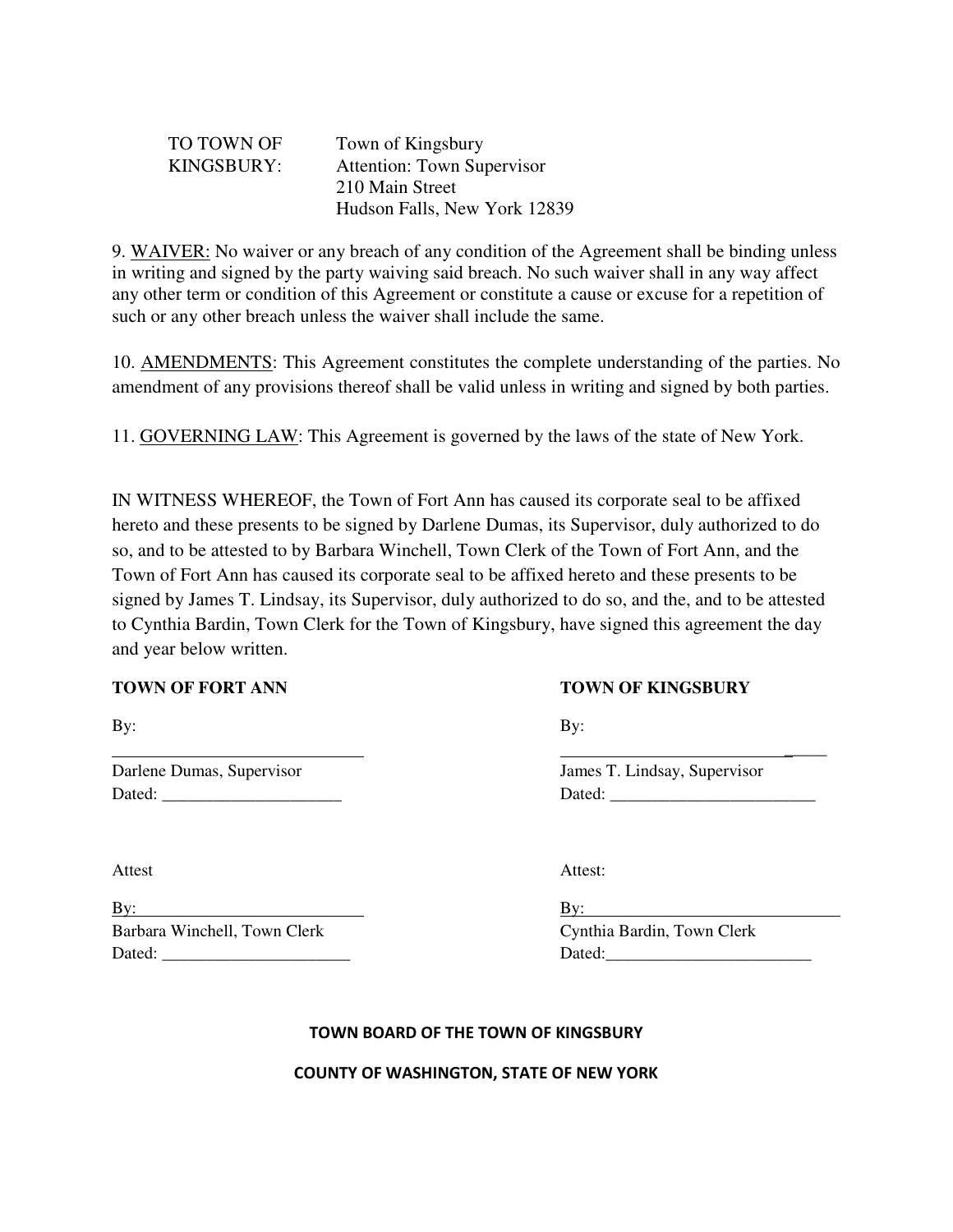Resolution No. 8 of 2015

Adopted June 15, 2015

Introduced by **Councilman Doyle**

who moved its adoption

Seconded by **Councilman Collins**

## **RESOLUTION APPROVING INTERMUNICIAL AGREEMENT WITH TOWN OF FORT ANN TO SHARE EQUIPMENT FOR DOG CONTROL PURPOSES**

 **WHEREAS**, the Town of Kingsbury and the Town of Fort Ann have appointed the same Dog Control Officer, i.e., Todd Humiston, for their respective municipalities; and

**WHEREAS**, to perform the duties of Dog Control Officer the Officer needs certain equipment, namely a vehicle to transport animals during the course of his employment with the respective municipalities; and

**WHEREAS**, the Town of Kingsbury has a vehicle that the Officer currently uses during his course of employment to provide Dog Control Services to the Town of Kingsbury; and

**WHEREAS**, the Town of Kingsbury desires to enter into an Intermunicipal Agreement, with the Town of Fort Ann for the sharing of such equipment to be used by both municipalities based on the terms and conditions outlined in such agreement; and

**WHEREAS**, the Town of Fort Ann also desires to enter in to such agreement for the mutual benefit of the Towns' respective tax payers.